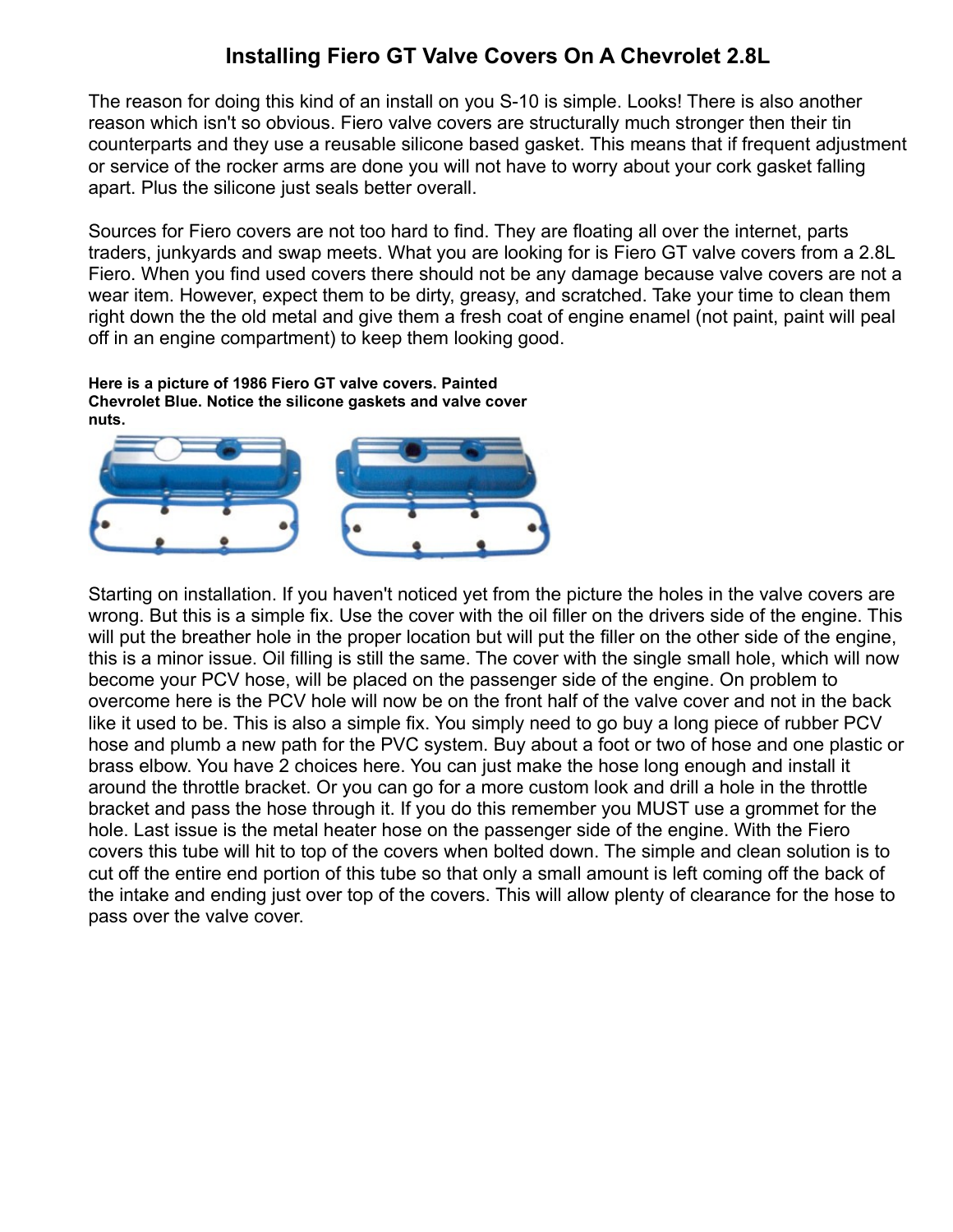

**Here you can see the PCV hose pass through drilled in the throttle linkage. This provides a very clean and custom look. Next in the picture is the cut metal tube. Where you see the hose clamp is where the tube was cut to.** 

Some more notes on this installation. It is best to have studs on your engine for these covers. The studs will allow you to place down the gasket and then the valve cover without them sliding off the heads. If your engine already has studs you need to go out and buy new nuts with a larger built in washers to provide proper clamping pressure over the aluminum. You could also use a washer under your existing nuts if you wish. Because Fiero's are no longer made it may be hard to find original grommets and the oil filler cap. If you are lucky the set of covers you buy will have good grommets and a oil cap. But if you need new grommets you can buy ones from a Chevrolet 4.3L Vortec with plastic valve covers. As for the oil filler cap you may have a harder time. These were one of a kind caps. But there may be some left at a dealer. The Fiero store does stock these items if you are willing to wait a couple days for shipping, [www.fierostore.com](http://www.fierostore.com/) Fiero covers have less underside clearance than the stock covers, so if you have large roller rockers you may have to clearance them or the valve covers so they wont hit. Stock rockers will have no problems and neither should stamped roller rockers, only large extruded rockers may have a problem. Don't forget a dab of gasket silicone where the intake and the head meet underneath the valve cover gasket. If you forget this you will have a leak. Lastly tighten the covers so they are just snug, you do not have to crank the nuts down.